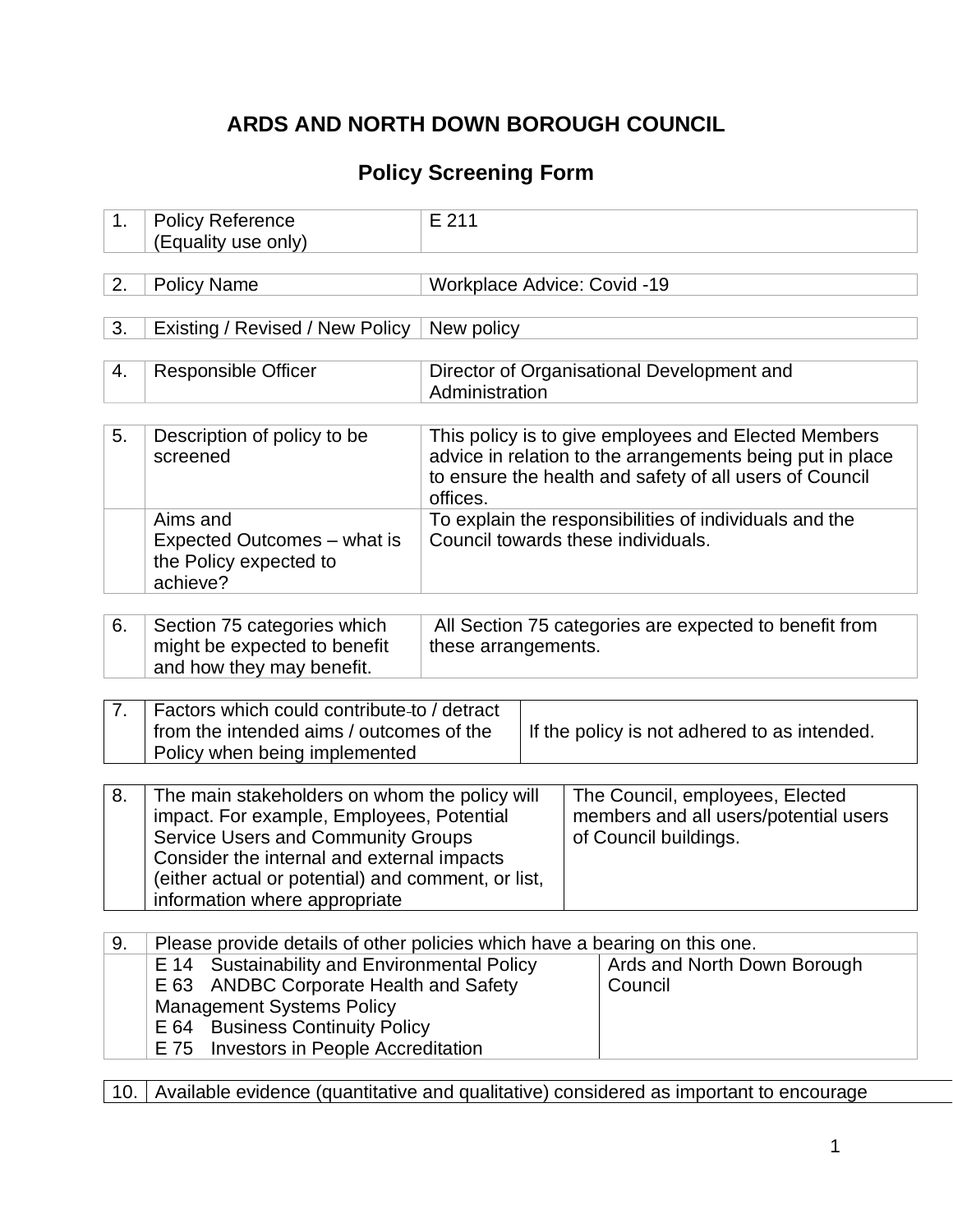| completion in relation to: |                 |          |                                                                          |                       |            |                   |              |           |                                                                                    |
|----------------------------|-----------------|----------|--------------------------------------------------------------------------|-----------------------|------------|-------------------|--------------|-----------|------------------------------------------------------------------------------------|
| Religious                  | <b>Summary:</b> |          |                                                                          |                       |            |                   |              |           |                                                                                    |
| <b>Belief</b>              |                 |          | The Northern Ireland Census 2011 (NISRA) statistics for the Borough area |                       |            |                   |              |           |                                                                                    |
|                            |                 |          |                                                                          |                       |            |                   |              |           | showed that 75% are or have been brought up in Protestant and Other Christian      |
|                            |                 |          |                                                                          |                       |            |                   |              |           | (including Christian related) religions. While this varied across the borough from |
|                            |                 |          | 17% in Portaferry ward to 87% in Carrowdore ward this does not have any  |                       |            |                   |              |           |                                                                                    |
|                            |                 |          |                                                                          |                       |            |                   |              |           | relation to this policy. These compared to 48% for Northern Ireland as a whole.    |
|                            | See table below |          |                                                                          |                       |            |                   |              |           |                                                                                    |
|                            | Data:           |          |                                                                          |                       |            |                   |              |           |                                                                                    |
|                            |                 |          | Religion or Religion Brought up in (Numbers with % in brackets)          |                       |            |                   |              |           |                                                                                    |
|                            |                 |          | All usual                                                                | Catholic              | Protestant | Other             |              | None      |                                                                                    |
|                            |                 |          | residents                                                                |                       | and Other  | Religions         |              |           |                                                                                    |
|                            |                 |          |                                                                          |                       | Christian  |                   |              |           |                                                                                    |
|                            |                 |          |                                                                          |                       | (including |                   |              |           |                                                                                    |
|                            |                 |          |                                                                          |                       | Christian  |                   |              |           |                                                                                    |
|                            | Northern        |          |                                                                          |                       | related)   |                   |              |           |                                                                                    |
|                            | Ireland         |          | 1,810,863                                                                | 817,385               | 875,717    |                   | 16,592       | 101,169   |                                                                                    |
|                            |                 |          | $(100\%)$                                                                | (45%)                 | (48%)      |                   | (1%)         | (6%)      |                                                                                    |
|                            | Ards            | and      |                                                                          |                       |            |                   |              |           |                                                                                    |
|                            | <b>North</b>    |          |                                                                          |                       |            |                   |              |           |                                                                                    |
|                            | Down            |          |                                                                          |                       |            |                   |              |           |                                                                                    |
|                            | Borough         |          | 156,672                                                                  | 20,550                | 117,589    |                   | 1,729        | 16,804    |                                                                                    |
|                            | Council         |          | $(100\%)$                                                                | (13%)                 | (75%)      |                   | (1%)         | $(11\%)$  |                                                                                    |
|                            |                 |          | Source: Religion or religion brought up in. Census 2011, NISRA           |                       |            |                   |              |           |                                                                                    |
|                            |                 |          |                                                                          |                       |            |                   |              |           |                                                                                    |
|                            |                 |          | The ANDBC employee profile shows that                                    |                       |            |                   |              |           |                                                                                    |
|                            | <b>Males</b>    |          | Protestant                                                               | <b>Roman Catholic</b> |            | <b>Other</b>      | Total        |           |                                                                                    |
|                            | Full            |          | 358 (84%)                                                                | 33(8%)                |            | 34(8% <u>)</u>    | 425          |           |                                                                                    |
|                            | Time            |          |                                                                          |                       |            |                   |              | $(100\%)$ |                                                                                    |
|                            | Part            | $*(63%)$ |                                                                          | $*(25%)$              |            | $*(13%)$          | <u>8*</u>    |           |                                                                                    |
|                            | Time            |          |                                                                          |                       |            |                   |              | $(100\%)$ |                                                                                    |
|                            | <b>Totals</b>   |          | 363(84%)                                                                 | 35(8%)                |            | 35(8%)            |              | 433(100%) |                                                                                    |
|                            |                 |          |                                                                          |                       |            |                   |              |           |                                                                                    |
|                            | <b>Females</b>  |          | Protestant                                                               | <b>Roman Catholic</b> |            | <b>Other</b>      | <b>Total</b> |           |                                                                                    |
|                            | Full            |          | 223(78%)                                                                 | 58(20%)               |            | 6(2%)             |              | 287(100%) |                                                                                    |
|                            | Time            |          |                                                                          |                       |            |                   |              |           |                                                                                    |
|                            | Part            |          | 20(54%)                                                                  | 12(32%)               |            | 5(14%)            |              | 37(100%)  |                                                                                    |
|                            | Time            |          |                                                                          |                       |            |                   |              |           |                                                                                    |
|                            | <b>Totals</b>   |          | 243(75%)                                                                 | 70(22%)               |            | 11(3%)            |              | 324(100%) |                                                                                    |
|                            |                 |          |                                                                          |                       |            |                   |              |           |                                                                                    |
|                            | <u>Total</u>    |          | 606(80%)                                                                 | 105(14%)              |            | 46(60%) 757(100%) |              |           |                                                                                    |
|                            | <b>Emp</b>      |          |                                                                          |                       |            |                   |              |           |                                                                                    |
|                            |                 |          |                                                                          |                       |            |                   |              |           |                                                                                    |
| Political                  | <b>Summary:</b> |          |                                                                          |                       |            |                   |              |           |                                                                                    |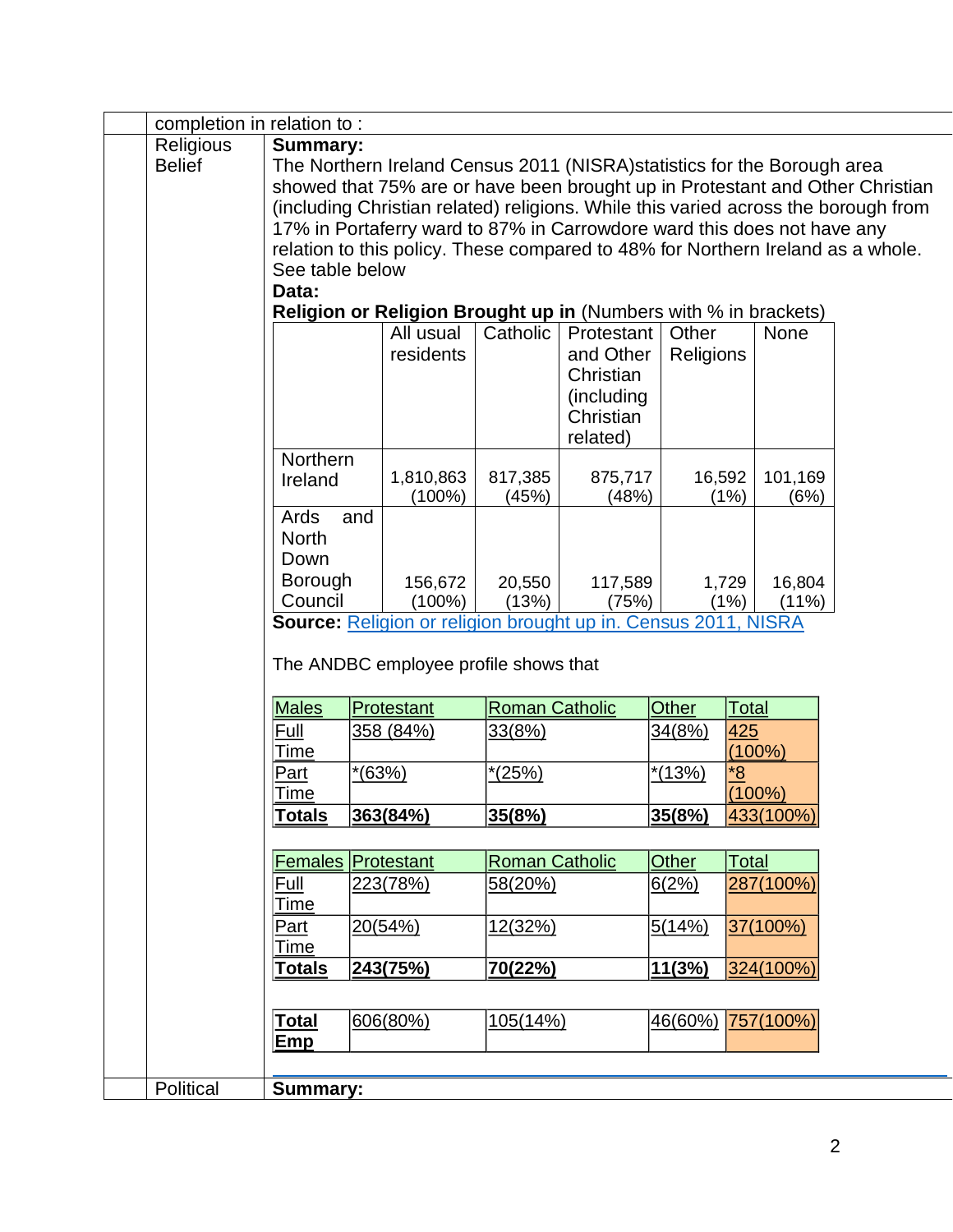| Opinion | Electoral Office data from recent Local Government elections detail the political                                                                                 |          |            |                |           |                |                          |                |              |        |              |                |              |                |
|---------|-------------------------------------------------------------------------------------------------------------------------------------------------------------------|----------|------------|----------------|-----------|----------------|--------------------------|----------------|--------------|--------|--------------|----------------|--------------|----------------|
|         | representation on Ards and North Down Council, The Stormont Executive for this<br>electoral area and Westminster election. This data is an approximate measure of |          |            |                |           |                |                          |                |              |        |              |                |              |                |
|         | political opinion of the voting electorate within the Borough. Turnout to vote in                                                                                 |          |            |                |           |                |                          |                |              |        |              |                |              |                |
|         | North Down and Strangford constituencies tend to be lower than the rest of NI                                                                                     |          |            |                |           |                |                          |                |              |        |              |                |              |                |
|         | suggesting less strong political opinions. Of those who do turn out, the results                                                                                  |          |            |                |           |                |                          |                |              |        |              |                |              |                |
|         | show preferences for voting Unionist parties.                                                                                                                     |          |            |                |           |                |                          |                |              |        |              |                |              |                |
|         | See table below<br>Data:                                                                                                                                          |          |            |                |           |                |                          |                |              |        |              |                |              |                |
|         | <b>Council Election results</b>                                                                                                                                   |          |            |                |           |                |                          |                |              |        |              |                |              |                |
|         | The most recent local council election (2 <sup>nd</sup> May 2019) showed:                                                                                         |          |            |                |           |                |                          |                |              |        |              |                |              |                |
|         |                                                                                                                                                                   |          |            |                |           |                | <b>Elected Candidate</b> |                |              |        |              |                |              |                |
|         |                                                                                                                                                                   | Eligible | Votes      |                |           |                |                          |                |              |        |              |                |              |                |
|         |                                                                                                                                                                   | Elector  | Polled     |                |           |                |                          |                | Independent  |        |              |                |              |                |
|         |                                                                                                                                                                   | ate      | (%         |                | Sinn Féin |                |                          |                |              |        |              |                |              |                |
|         |                                                                                                                                                                   |          | Turnou     |                |           |                | <b>SDLP</b>              | Alliance       |              |        |              |                |              |                |
|         |                                                                                                                                                                   |          | t)         | $\frac{p}{d}$  |           | <b>JUP</b>     |                          |                |              | $\geq$ | Green        | $\frac{p}{q}$  | Aontu        | <b>CCLA</b>    |
|         | Northern                                                                                                                                                          |          |            |                |           |                |                          |                |              |        |              | $\overline{3}$ | $\mathbf{1}$ | $\overline{1}$ |
|         | Ireland                                                                                                                                                           | 1,305,55 | 687,733    |                |           | $\overline{7}$ |                          |                |              |        |              |                |              |                |
|         |                                                                                                                                                                   | 3        | (52.7%)    | 122            | 105       | 5              | 59                       | 53             | 24           | 6      | 8            |                |              |                |
|         | Ards and                                                                                                                                                          |          |            |                |           |                |                          |                |              |        |              |                |              |                |
|         | <b>North</b><br>Down                                                                                                                                              |          |            |                |           |                |                          |                |              |        |              |                |              |                |
|         | Borough                                                                                                                                                           |          |            |                |           |                |                          |                |              |        |              |                |              |                |
|         | Council                                                                                                                                                           |          | 47,161     |                |           |                |                          |                |              |        |              |                |              |                |
|         |                                                                                                                                                                   | 112,077  | $(42.1\%)$ | 14             |           | 8              | 1                        | 10             | 3            | 1      | 3            |                |              |                |
|         | Ards                                                                                                                                                              |          |            |                |           |                |                          |                |              |        |              |                |              |                |
|         | Peninsul                                                                                                                                                          |          |            |                |           |                |                          |                |              |        |              |                |              |                |
|         | a (DEA)                                                                                                                                                           |          | 7,369      |                |           |                |                          |                |              |        |              |                |              |                |
|         |                                                                                                                                                                   | 16,656   | $(44.2\%)$ | 3              |           | 1              | 1                        | 1              |              |        |              |                |              |                |
|         |                                                                                                                                                                   |          |            |                |           |                |                          |                |              |        |              |                |              |                |
|         | Bangor                                                                                                                                                            |          |            |                |           |                |                          |                |              |        |              |                |              |                |
|         | Central<br>(DEA)                                                                                                                                                  |          | 6,678      | $\overline{2}$ |           | 1              |                          | $\mathbf{1}$   | $\mathbf{1}$ |        | $\mathbf{1}$ |                |              |                |
|         |                                                                                                                                                                   | 17,194   | (38.8%)    |                |           |                |                          |                |              |        |              |                |              |                |
|         | Bangor                                                                                                                                                            |          |            |                |           |                |                          |                |              |        |              |                |              |                |
|         | East and                                                                                                                                                          |          |            |                |           |                |                          |                |              |        |              |                |              |                |
|         | Donagha                                                                                                                                                           |          |            |                |           |                |                          |                |              |        |              |                |              |                |
|         | dee                                                                                                                                                               |          | 6,915      |                |           |                |                          |                |              |        |              |                |              |                |
|         | (DEA)<br>Bangor                                                                                                                                                   | 16,956   | $(40.8\%)$ | $\overline{2}$ |           | $\overline{2}$ |                          | 1              | $\mathbf{1}$ |        |              |                |              |                |
|         | West                                                                                                                                                              |          | 5,448      |                |           |                |                          |                |              |        |              |                |              |                |
|         | (DEA)                                                                                                                                                             | 13,479   | $(40.4\%)$ | $\mathbf{1}$   |           | 1              |                          | $\overline{2}$ |              |        | 1            |                |              |                |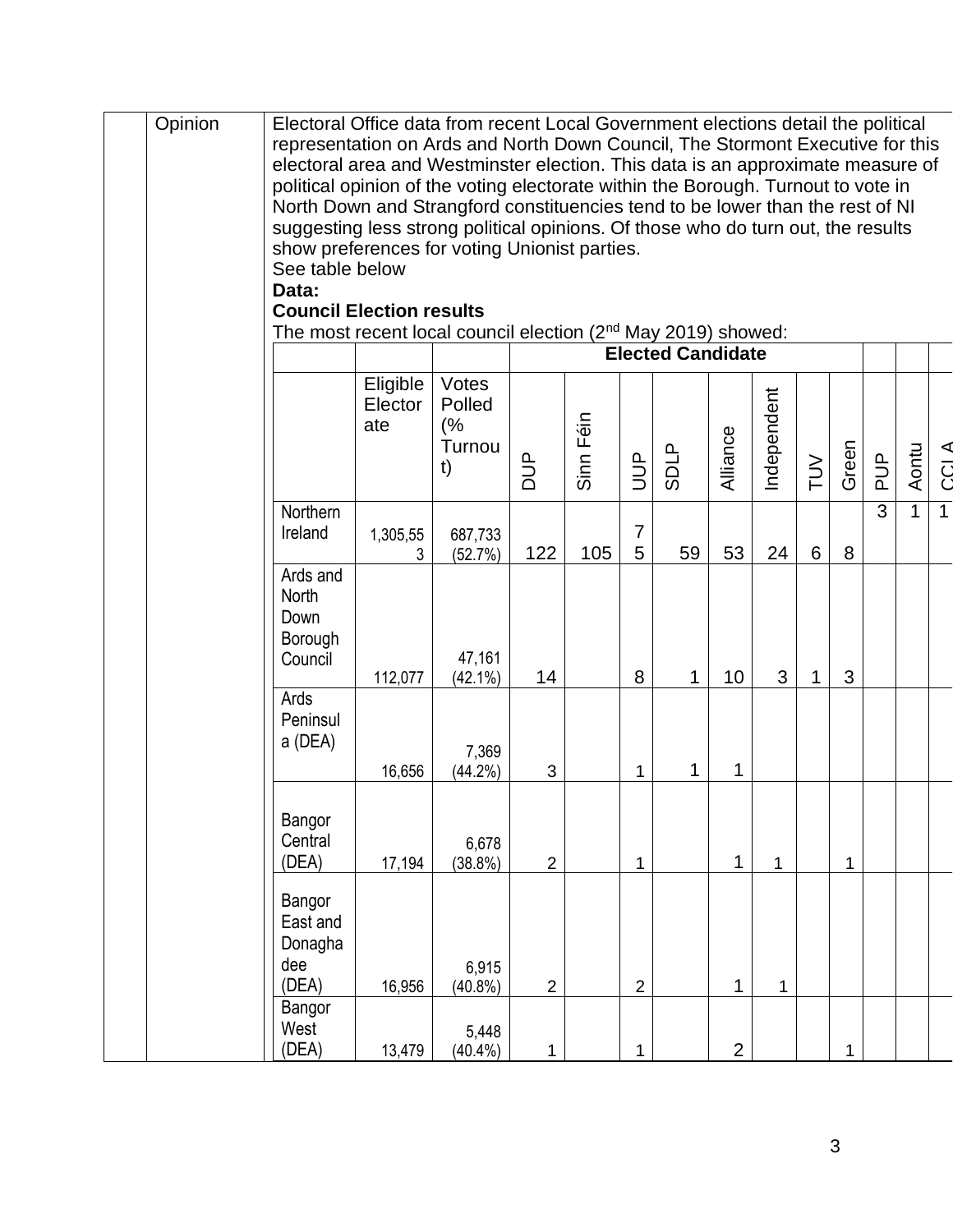|                 | Comber<br>(DEA)                                                                                                                                                                                                                                                                                                                                                                                                                                                                                                                                   | 6,272<br>13,681<br>$(45.8\%)$ | $\overline{2}$            |                      | 1                |                             | 1                               |                                            | 1                                                         |                                    |                                 |  |
|-----------------|---------------------------------------------------------------------------------------------------------------------------------------------------------------------------------------------------------------------------------------------------------------------------------------------------------------------------------------------------------------------------------------------------------------------------------------------------------------------------------------------------------------------------------------------------|-------------------------------|---------------------------|----------------------|------------------|-----------------------------|---------------------------------|--------------------------------------------|-----------------------------------------------------------|------------------------------------|---------------------------------|--|
|                 | Holywoo<br>d and<br>Clandebo<br>ye (DEA)                                                                                                                                                                                                                                                                                                                                                                                                                                                                                                          | 6,229<br>14,158<br>$(44.0\%)$ | 1                         |                      | 1                |                             | $\overline{2}$                  |                                            |                                                           | 1                                  |                                 |  |
|                 | <b>Newtown</b><br>ards<br>(DEA)                                                                                                                                                                                                                                                                                                                                                                                                                                                                                                                   | 8,250<br>19,953<br>$(41.4\%)$ | 3                         |                      | 1                |                             | $\overline{2}$                  | 1                                          |                                                           |                                    |                                 |  |
|                 | <b>Source: The Electoral Office, NI</b>                                                                                                                                                                                                                                                                                                                                                                                                                                                                                                           |                               |                           |                      |                  |                             |                                 |                                            |                                                           |                                    |                                 |  |
| Racial<br>Group | <b>Summary:</b><br>NISRA, NINIS and Northern Ireland Strategic Migration Partnership data provide<br>up to date data. The 2011 census showed that 32,000 (1.8%) of the usually<br>resident population in Northern Ireland is from a minority ethnic background.<br>Within the borough, the 2011 Census showed that 1.5% (2,300) were from a<br>minority ethnic background. Across the borough this ranged from 5.2% in<br>Loughview ward to 0.3% in Lisbane ward.<br>See table below<br>Data:<br><b>Ethnic Group</b> (Numbers with % in brackets) |                               |                           |                      |                  |                             |                                 |                                            |                                                           |                                    |                                 |  |
|                 |                                                                                                                                                                                                                                                                                                                                                                                                                                                                                                                                                   | All usual<br>residents        | White                     | Chinese              | Indian           | Banglades<br>hi             | Other                           | Black<br>مختصمہ<br>مختصہ                   | Black<br>CHbor                                            | Mixed                              | Other                           |  |
|                 | Northern Ireland                                                                                                                                                                                                                                                                                                                                                                                                                                                                                                                                  | 1,810,863<br>$(100\%)$        | 1,778,<br>449<br>(98%)    | 6,303<br>$(0\%)$     | 6,198<br>$(0\%)$ | 540<br>(0%                  | 6,<br>08<br>9<br>(0)<br>$%$ )   | 2,3<br>45<br>(0)<br>$\frac{9}{6}$          | 12<br>71<br>(0)<br>$\frac{6}{9}$                          | 6,0<br>14<br>(0)<br>$\frac{9}{6}$  | 3,6<br>54<br>(0)<br>$%$ )       |  |
|                 | Ards and North<br>Borough<br>Down<br>Council                                                                                                                                                                                                                                                                                                                                                                                                                                                                                                      | 156,672<br>$(100\%)$          | 154,36<br>5<br>(99%)      | 406<br>$(0\%)$       | 283<br>$(0\%)$   | 177<br>(0%                  | 41<br>5<br>(0)<br>$\frac{9}{6}$ | $\overline{13}$<br>9<br>(0)<br>$\dot{\%})$ | 13<br>$\overline{2}$<br>(0)<br>$\frac{1}{2}$              | 55<br>$\,6\,$<br>(0)<br>$\dot{90}$ | 19<br>9<br>(0)<br>$\frac{9}{6}$ |  |
|                 | Ards Peninsula                                                                                                                                                                                                                                                                                                                                                                                                                                                                                                                                    | 22,797<br>$(100\%)$           | 22,641<br>(99%)           | 29 (0%)              | 17<br>$(0\%)$    | 5<br>(0%                    | 17<br>(0)<br>$%$ )              | 6<br>(0)<br>$\overline{\frac{9}{6}})$      | $\overline{2}$<br>(0)<br>$%$ )                            | $\overline{54}$<br>(0)<br>%<br>11  | 26<br>(0)<br>$%$ )              |  |
|                 | <b>Bangor Central</b>                                                                                                                                                                                                                                                                                                                                                                                                                                                                                                                             | 23,524<br>$(100\%)$           | 24,469<br>(98%)           | 105<br>$(0\%)$       | 43<br>$(0\%)$    | 17<br>(0%                   | 43<br>(0)<br>$%$ )              | 26<br>(0)<br>%                             | 32<br>(0)<br>$%$ )                                        | 9<br>(0)<br>$%$ )                  | 38<br>(0)<br>$%$ )              |  |
|                 | <b>Bangor East</b><br>and<br>Donaghadee                                                                                                                                                                                                                                                                                                                                                                                                                                                                                                           | 24,892<br>$(100\%)$           | 22,648<br>(99%)           | 56 (0%)              | 27<br>$(0\%)$    | 10<br>(0%<br>$\overline{2}$ | 91<br>(0)<br>$%$ )              | 11<br>(0)<br>$\frac{9}{6}$                 | $\overline{2}$<br>(0)<br>$\frac{6}{2}$<br>$\overline{26}$ | 82<br>(0)<br>%                     | 19<br>(0)<br>%                  |  |
|                 | <b>Bangor West</b><br>Comber                                                                                                                                                                                                                                                                                                                                                                                                                                                                                                                      | 22,946<br>$(100\%)$<br>18,152 | 17,763<br>(98%)<br>18,216 | 19 (0%)<br>$30(0\%)$ | 135<br>8(0%)     | (0%<br>$\boldsymbol{9}$     | 11<br>6<br>35                   | $\mathfrak{Z}$<br>(0)<br>$\%$ )<br>4       | (0)<br>$\frac{6}{6}$<br>8                                 | 73<br>(0)<br>$%$ )<br>55           | 15<br>(0)<br>$%$ )<br>17        |  |
|                 |                                                                                                                                                                                                                                                                                                                                                                                                                                                                                                                                                   |                               |                           |                      |                  |                             |                                 |                                            |                                                           |                                    |                                 |  |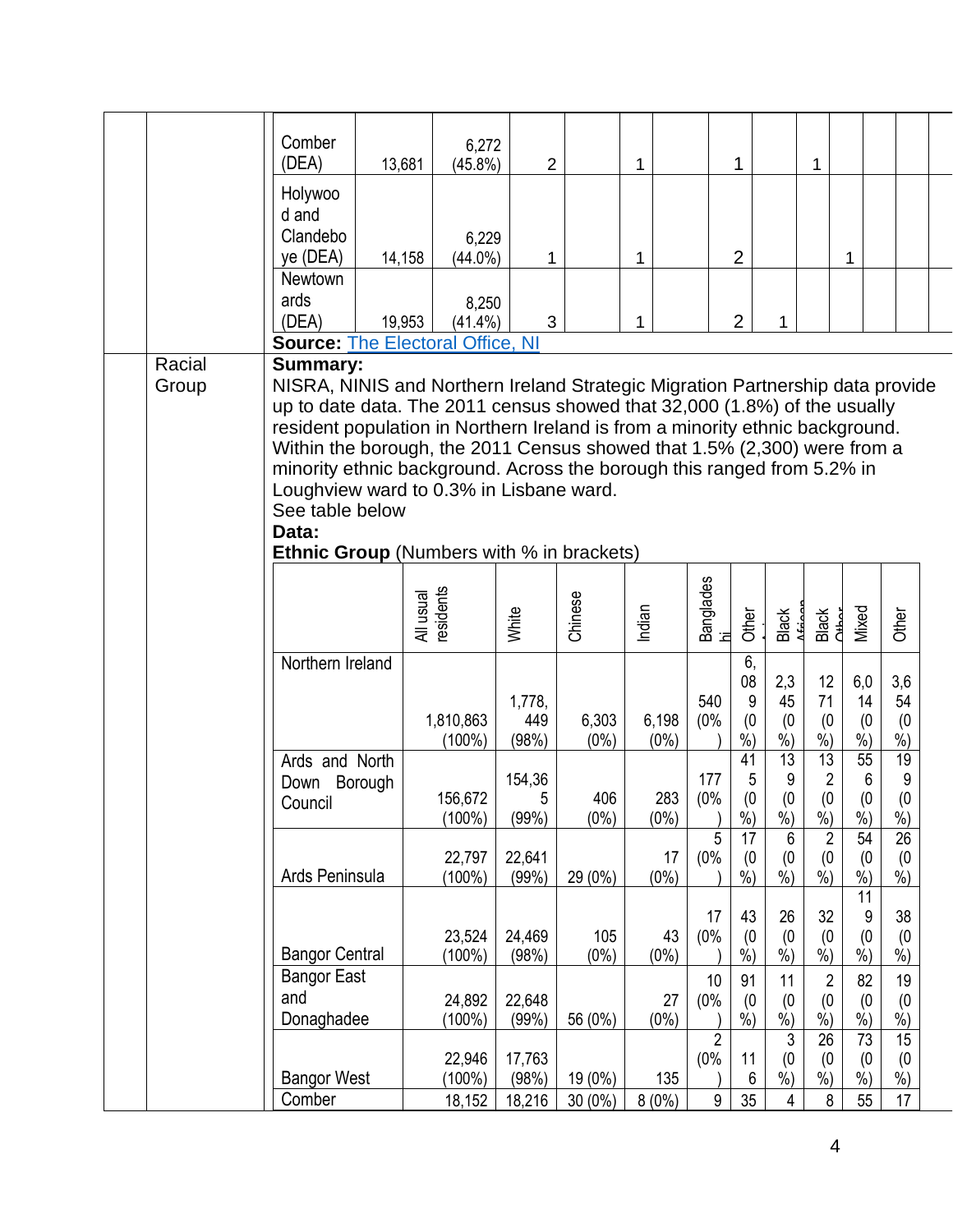|     |                                                                                                                                                                                                                                                                                              | $(100\%)$                                  | (99%)                              |                           |                                | (0%                     | (0<br>$\frac{9}{6}$                  | (0)<br>$\dot{\%}$                       | (0)<br>$\dot{\%}$                           | (0)<br>$\dot{\%}$                        | (0)<br>$\frac{9}{6}$                              |
|-----|----------------------------------------------------------------------------------------------------------------------------------------------------------------------------------------------------------------------------------------------------------------------------------------------|--------------------------------------------|------------------------------------|---------------------------|--------------------------------|-------------------------|--------------------------------------|-----------------------------------------|---------------------------------------------|------------------------------------------|---------------------------------------------------|
|     | Holywood and<br>Clandeboye<br>Newtownards                                                                                                                                                                                                                                                    | 18,382<br>$(100\%)$<br>20,560<br>$(100\%)$ | 20,061<br>(98%)<br>27,841<br>(99%) | 65 (0%)<br>105<br>$(0\%)$ | 31<br>$(0\%)$<br>20<br>$(0\%)$ | 23<br>(0%<br>111<br>(0% | 81<br>(0)<br>%<br>30<br>(0)<br>$%$ ) | 81<br>(0)<br>$%$ )<br>8<br>(0)<br>$%$ ) | 56<br>(0)<br>%<br>6<br>(0)<br>$\frac{9}{0}$ | 10<br>(0)<br>$%$ )<br>75<br>(0)<br>$%$ ) | 61<br>(0)<br>%<br>$\overline{20}$<br>(0)<br>$%$ ) |
|     | <b>Source: Ethnic Group, Census 2011, NISRA</b><br>The ANDBC employee profile shows that:                                                                                                                                                                                                    |                                            |                                    |                           |                                |                         |                                      |                                         |                                             |                                          |                                                   |
|     | <b>Ethnic Group</b><br>White                                                                                                                                                                                                                                                                 |                                            | <b>Total</b><br>682                |                           |                                | Percentage<br>78.66%    |                                      |                                         |                                             |                                          |                                                   |
|     | <b>Black</b>                                                                                                                                                                                                                                                                                 |                                            | $\overline{2}$                     |                           |                                | 0.23%                   |                                      |                                         |                                             |                                          |                                                   |
|     | Chinese<br>Other                                                                                                                                                                                                                                                                             |                                            | 1<br>$\overline{4}$                |                           |                                | 0.12%<br>0.46%          |                                      |                                         |                                             |                                          |                                                   |
|     | Did not want to answer<br>Left Blank                                                                                                                                                                                                                                                         |                                            | $\overline{2}$<br>176              |                           |                                | 0.23%<br>20.3%          |                                      |                                         |                                             |                                          |                                                   |
|     | Data on agency employees is held by the recruitment agency.**                                                                                                                                                                                                                                |                                            |                                    |                           |                                |                         |                                      |                                         |                                             |                                          |                                                   |
| Age | NISRA have published population projections for the Borough which show that<br>the proportion of those aged 85 and over are expected to more than double within<br>the next 25 years.<br>ANDBC has the highest % population of older people in Northern Ireland.<br>See table below<br>Data: |                                            |                                    |                           |                                |                         |                                      |                                         |                                             |                                          |                                                   |
|     | Age Groups (Numbers with % in brackets)                                                                                                                                                                                                                                                      |                                            |                                    |                           |                                |                         |                                      |                                         |                                             |                                          |                                                   |
|     |                                                                                                                                                                                                                                                                                              |                                            | $0 - 15$                           | 16-39                     |                                | 40-64                   |                                      |                                         | $65+$                                       |                                          | Total                                             |
|     | Northern Ireland                                                                                                                                                                                                                                                                             | 385,200<br>(21%)                           |                                    | 583,116<br>(31%)          |                                | 591,481<br>(32%)        |                                      | 291,824<br>(16%)                        |                                             |                                          | 1,851,621<br>(100%)                               |
|     | and<br><b>North</b><br>Ards<br>Borough<br>Down<br>Council                                                                                                                                                                                                                                    | 29,801<br>(19%)                            |                                    | 43,239<br>(27%)           |                                | 54,094<br>(34%)         |                                      | 31,663<br>(20%)                         |                                             |                                          | 158,797<br>(100%)                                 |
|     | <b>Sources: Demography and Methodology Branch, NISRA</b><br><b>World Health Organization</b>                                                                                                                                                                                                 |                                            |                                    |                           |                                |                         |                                      |                                         |                                             |                                          |                                                   |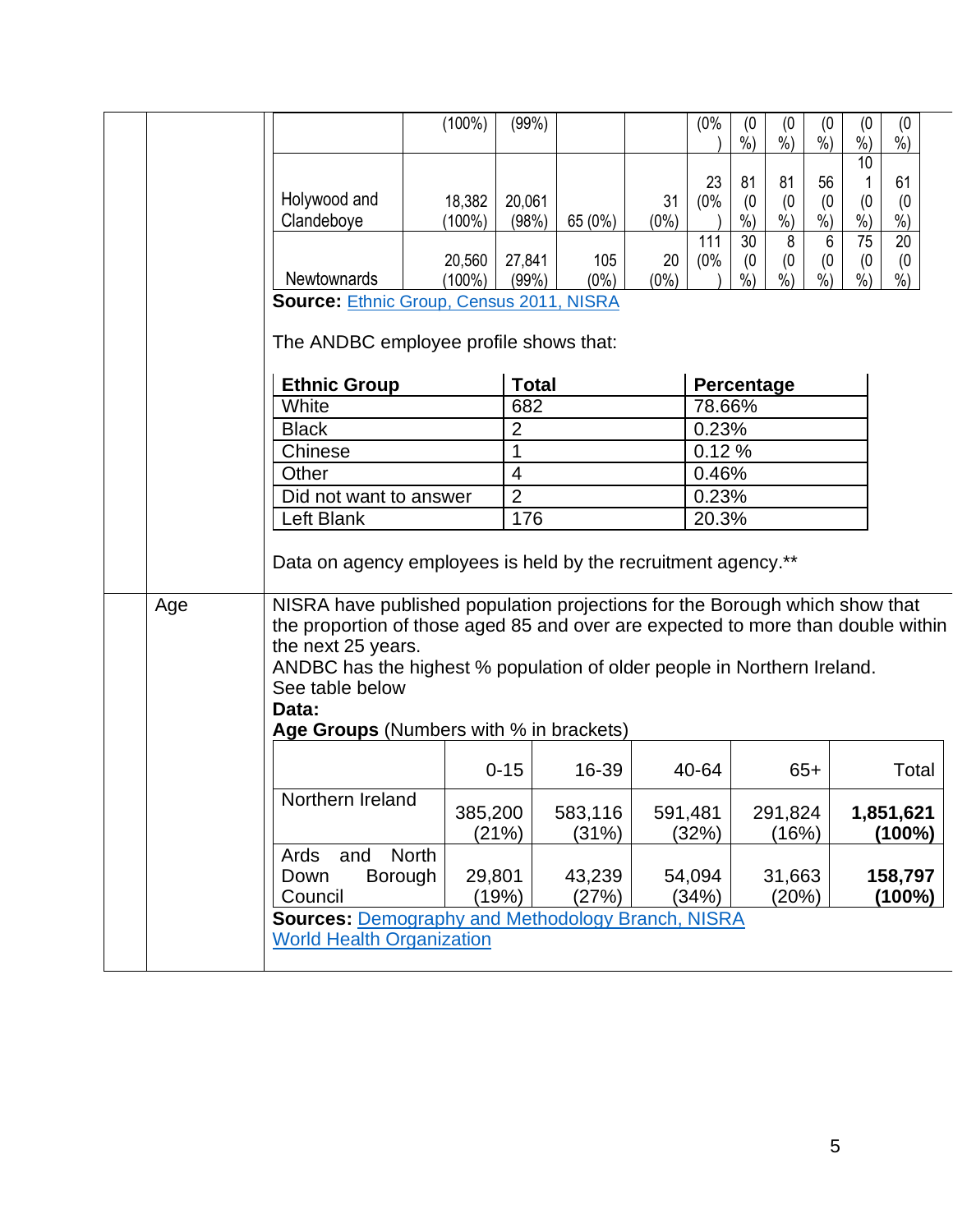|               | The council has an older age profile of employees as only a small number of new<br>recruitment exercises have been carried out from 2014. The younger population may<br>not identify with such an event as the older population would.<br>In relation to the profile of employees the following identifies them in age bands and |                        |                                                                                        |                         |                           |                                                                                                                           |                                                                                              |                                                                           |
|---------------|----------------------------------------------------------------------------------------------------------------------------------------------------------------------------------------------------------------------------------------------------------------------------------------------------------------------------------|------------------------|----------------------------------------------------------------------------------------|-------------------------|---------------------------|---------------------------------------------------------------------------------------------------------------------------|----------------------------------------------------------------------------------------------|---------------------------------------------------------------------------|
|               | gender:<br>Female                                                                                                                                                                                                                                                                                                                |                        |                                                                                        |                         |                           |                                                                                                                           |                                                                                              |                                                                           |
|               |                                                                                                                                                                                                                                                                                                                                  | $16 - 29$              | Total<br>20(6%)                                                                        |                         |                           |                                                                                                                           |                                                                                              |                                                                           |
|               |                                                                                                                                                                                                                                                                                                                                  | $30 - 39$              | Total<br>75(23%)                                                                       |                         |                           |                                                                                                                           |                                                                                              |                                                                           |
|               |                                                                                                                                                                                                                                                                                                                                  | $40 - 49$              | Total 105 (33%)                                                                        |                         |                           |                                                                                                                           |                                                                                              |                                                                           |
|               |                                                                                                                                                                                                                                                                                                                                  | $50 - 59$              | Total<br>80 (25%)                                                                      |                         |                           |                                                                                                                           |                                                                                              |                                                                           |
|               |                                                                                                                                                                                                                                                                                                                                  | $60 - 70 +$            | Total<br>42 (13%)                                                                      |                         |                           |                                                                                                                           |                                                                                              |                                                                           |
|               |                                                                                                                                                                                                                                                                                                                                  |                        | 322 (100%)                                                                             |                         |                           |                                                                                                                           |                                                                                              |                                                                           |
|               | Male                                                                                                                                                                                                                                                                                                                             |                        |                                                                                        |                         |                           |                                                                                                                           |                                                                                              |                                                                           |
|               |                                                                                                                                                                                                                                                                                                                                  | $16 - 29$              | 26 (6%)<br>Total                                                                       |                         |                           |                                                                                                                           |                                                                                              |                                                                           |
|               |                                                                                                                                                                                                                                                                                                                                  | $30 - 39$              | Total<br>83(19%)                                                                       |                         |                           |                                                                                                                           |                                                                                              |                                                                           |
|               |                                                                                                                                                                                                                                                                                                                                  | $40 - 49$              | Total 121(27%)                                                                         |                         |                           |                                                                                                                           |                                                                                              |                                                                           |
|               |                                                                                                                                                                                                                                                                                                                                  | $50 - 59$              | Total 176 (39%)                                                                        |                         |                           |                                                                                                                           |                                                                                              |                                                                           |
|               |                                                                                                                                                                                                                                                                                                                                  | $60 - 70 +$            | Total<br>41 (9%)                                                                       |                         |                           |                                                                                                                           |                                                                                              |                                                                           |
|               |                                                                                                                                                                                                                                                                                                                                  |                        | 447 (100%)                                                                             |                         |                           |                                                                                                                           |                                                                                              |                                                                           |
|               |                                                                                                                                                                                                                                                                                                                                  |                        |                                                                                        |                         |                           |                                                                                                                           |                                                                                              |                                                                           |
|               | Data on agency employees is held by the recruitment agency.**                                                                                                                                                                                                                                                                    |                        |                                                                                        |                         |                           |                                                                                                                           |                                                                                              |                                                                           |
| <b>Status</b> | 16 years of age) in Northern Ireland were either married or in a registered same-<br>sex civil partnership. Within the borough, 54% of adults fell into this category.<br>This varies across the borough from 36% in Central (Ards) ward to 64% in<br>Lisbane ward.<br>See table below<br>Data:                                  |                        |                                                                                        |                         |                           |                                                                                                                           |                                                                                              |                                                                           |
|               | Marital Status (All aged 16+) (Numbers with % in brackets)                                                                                                                                                                                                                                                                       |                        |                                                                                        |                         |                           |                                                                                                                           |                                                                                              |                                                                           |
|               |                                                                                                                                                                                                                                                                                                                                  | All usual residents    | စု - မြ<br>registered a sam<br>sex civil partners<br>married or never<br>Single (never | Married                 |                           | In a registered same-<br>sex civil partnership<br>legally married or still<br>legally in a same-sex<br>civil partnership) | Divorced or formerly<br>in a same-sex civil<br>partnership which is<br>now legally dissolved | iving<br>partner from a same-<br>sex civil partnership<br>Widowed or surv |
|               | Northern<br>Ireland                                                                                                                                                                                                                                                                                                              | 1,431,540<br>$(100\%)$ | 517,393                                                                                | 68<br>0,8<br>31<br>(48) | 1,2<br>43<br>(0)<br>$%$ ) | 56,91<br>(4% )                                                                                                            | 78,074<br>(5%)                                                                               | 97,088<br>(7%)                                                            |
|               | Ards<br>and<br>North                                                                                                                                                                                                                                                                                                             |                        | (36%)                                                                                  | $%$ )<br>67,<br>86      | 12<br>3                   |                                                                                                                           |                                                                                              |                                                                           |
|               | Down<br>Borough                                                                                                                                                                                                                                                                                                                  | 126,945<br>$(100\%)$   | 36,730<br>(29%)                                                                        | 6<br>(53)               | (0)<br>$%$ )              | 4,328<br>(3%)                                                                                                             | 8,548<br>(7%)                                                                                | 9,350<br>(7%)                                                             |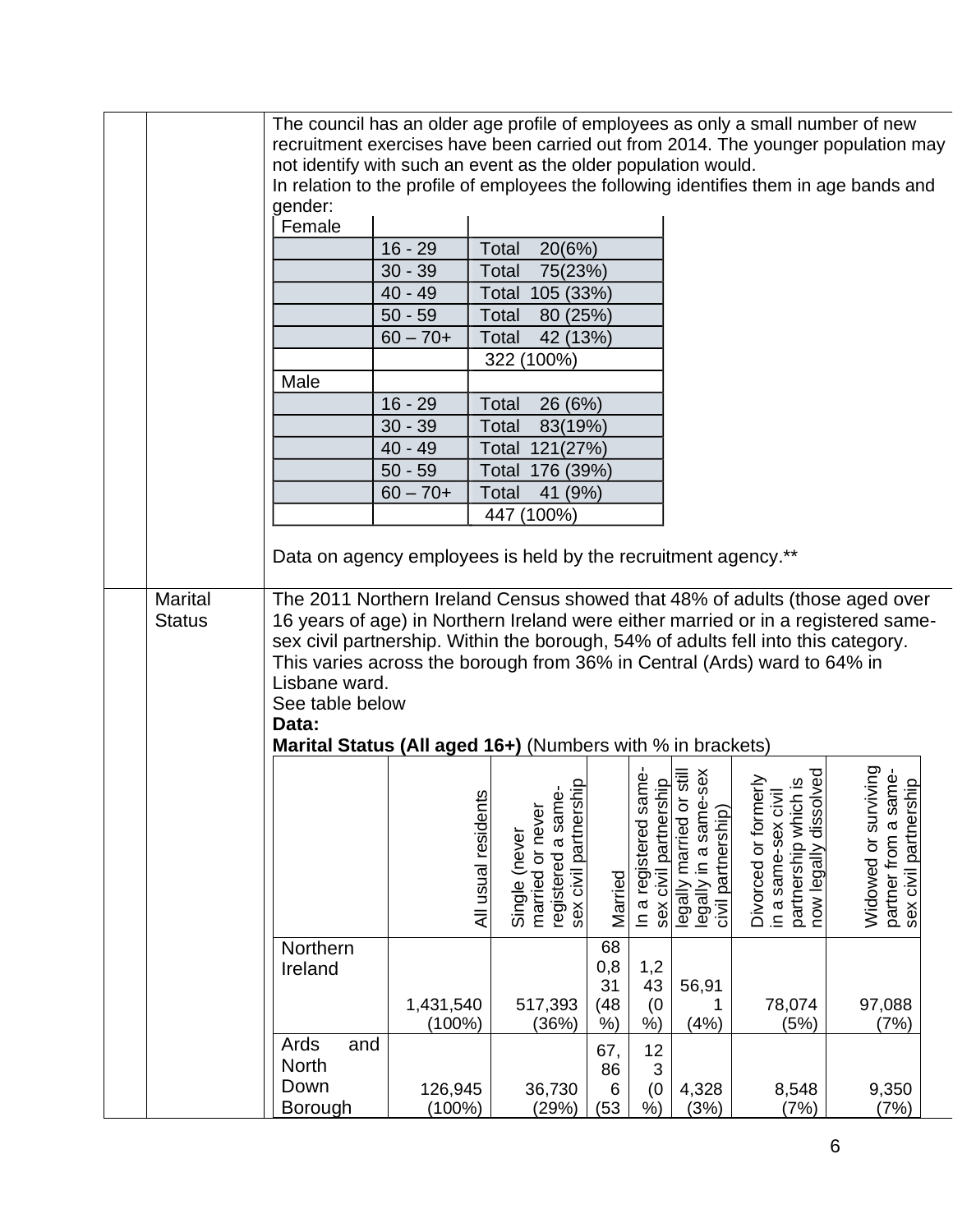|                   | Council                                                                                                       | $%$ )         |                              |           |  |
|-------------------|---------------------------------------------------------------------------------------------------------------|---------------|------------------------------|-----------|--|
|                   | <b>Source: Northern Ireland 2011 Census, Marital Status</b>                                                   |               |                              |           |  |
|                   |                                                                                                               |               |                              |           |  |
|                   | The ANDBC employee profile shows that:                                                                        |               |                              |           |  |
|                   | <b>Marital Status</b>                                                                                         | <b>Total</b>  | Percentage                   |           |  |
|                   | Single                                                                                                        | 180           | 20.76%                       |           |  |
|                   | Married                                                                                                       | 405           | 46.71%                       |           |  |
|                   | <b>Divorced</b>                                                                                               | 35            | 4.04%                        |           |  |
|                   | Co Habiting                                                                                                   | 14            | 1.61%                        |           |  |
|                   | Separated                                                                                                     | 25            | 2.88%                        |           |  |
|                   | <b>Civil Partnership</b>                                                                                      | $\mathbf{1}$  | 0.12%                        |           |  |
|                   | Left Blank                                                                                                    | 207           | 23.88%                       |           |  |
|                   |                                                                                                               |               |                              |           |  |
| Sexual            | Data on agency employees is held by the recruitment agency.**<br><b>Summary:</b>                              |               |                              |           |  |
| orientation       | It should be noted that no reliable data is available on sexual orientation-NISRA                             |               |                              |           |  |
|                   | are currently examining methodology on how to measure this. However, the 2011                                 |               |                              |           |  |
|                   | census indicates that less than 1% of the Northern Ireland adult population (those                            |               |                              |           |  |
|                   | aged 16 years and over) were in a registered same-sex civil partnership. This                                 |               |                              |           |  |
|                   | was similar to the borough as a whole. The Continuous Household Survey in                                     |               |                              |           |  |
|                   | Northern Ireland estimated this figure between 0.9% and 1.9% in 2015-2016. The                                |               |                              |           |  |
|                   | Office for National Statistics estimates a similar range for the United Kingdom                               |               |                              |           |  |
|                   | $(1.7\%)$ .                                                                                                   |               |                              |           |  |
|                   | <b>Source: Northern Ireland 2011 Census, Marital Status</b>                                                   |               |                              |           |  |
|                   | <b>ONS 2015 Sexual Identity</b>                                                                               |               |                              |           |  |
| Men &<br>Women    | According to census (NISRA) almost half of the population of Northern Ireland                                 |               |                              |           |  |
| generally         | were male (49%) and this was similar throughout Ards and North Down Borough<br>Council (48%). See table below |               |                              |           |  |
|                   | Data:                                                                                                         |               |                              |           |  |
|                   |                                                                                                               |               |                              |           |  |
|                   |                                                                                                               | Males         | Females                      | All       |  |
|                   | Northern Ireland                                                                                              |               |                              | 1,810,863 |  |
|                   |                                                                                                               | 887,323 (49%) | 923,540 (51%)                | (100%)    |  |
|                   | Ards and North<br>Down                                                                                        |               |                              |           |  |
|                   | <b>Borough Council</b>                                                                                        | 75,920 (48%)  | 80,752 (52%)   156,672(100%) |           |  |
|                   | Source: Age Structure, Census 2011, NISRA                                                                     |               |                              |           |  |
|                   | Review of statistical classification and delineation of settlements, NISRA                                    |               |                              |           |  |
|                   | The ANDBC employment Profile shows that:                                                                      |               |                              |           |  |
|                   | <b>Gender</b>                                                                                                 | <b>Total</b>  | <b>Percentage</b>            |           |  |
|                   | Male                                                                                                          | 511           | 58.94%                       |           |  |
|                   | Female                                                                                                        | 356           | 41.06%                       |           |  |
|                   |                                                                                                               |               |                              |           |  |
|                   | Data on agency employees is held by the recruitment agency.**                                                 |               |                              |           |  |
| <b>Disability</b> | The 2011 Census (NISRA) showed that 20% of the population in Ards and North                                   |               |                              |           |  |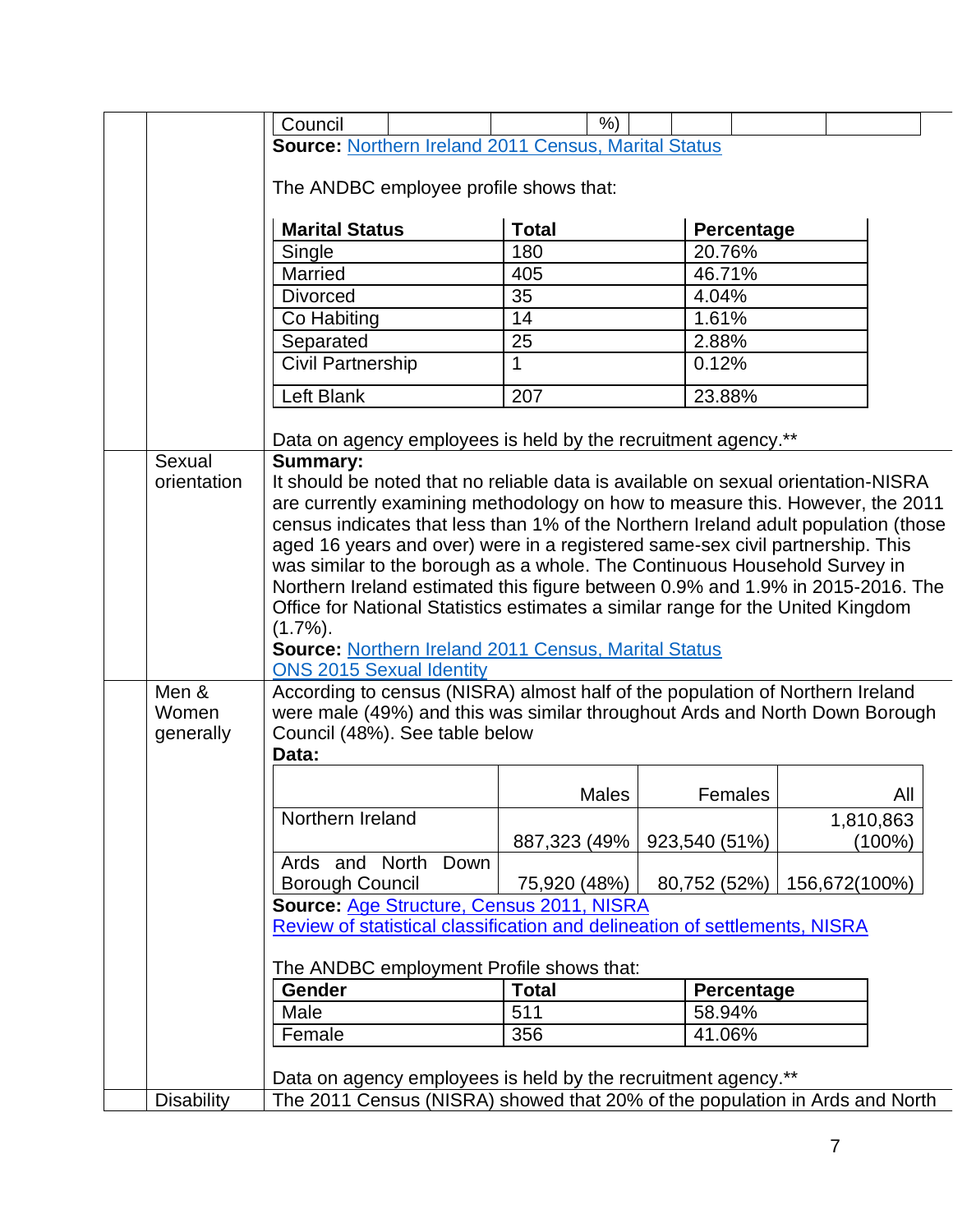|                   | Down area had a health issue or disability (including those related to old age)                           |              |                  |                                 |  |
|-------------------|-----------------------------------------------------------------------------------------------------------|--------------|------------------|---------------------------------|--|
|                   | which has lasted or expected to last at least 12 months. (This was similar to the                         |              |                  |                                 |  |
|                   | Northern Ireland figure of 21%.)                                                                          |              |                  |                                 |  |
|                   | <b>Disability Living Allowances, 2015</b>                                                                 |              | 2015 (Disability | 2015 (Multiple                  |  |
|                   |                                                                                                           |              | Living           | <b>Disability Benefits)</b>     |  |
|                   |                                                                                                           |              | Allowance        | *MDB is                         |  |
|                   |                                                                                                           |              | Recipients)      | aggregated data                 |  |
|                   |                                                                                                           |              |                  | from Attendance                 |  |
|                   |                                                                                                           |              |                  | Allowance,                      |  |
|                   |                                                                                                           |              |                  | <b>Disability Living</b>        |  |
|                   |                                                                                                           |              |                  | Allowance,                      |  |
|                   |                                                                                                           |              |                  | <b>Incapacity Benefit</b>       |  |
|                   |                                                                                                           |              |                  | and Severe                      |  |
|                   |                                                                                                           |              |                  | <b>Disablement</b>              |  |
|                   |                                                                                                           |              |                  | Allowance data,<br>and data for |  |
|                   |                                                                                                           |              |                  | <b>Employment and</b>           |  |
|                   |                                                                                                           |              |                  | Support allowance               |  |
|                   | Northern Ireland                                                                                          |              | 209,280          | 251,490                         |  |
|                   | Ards and North Down Borough                                                                               |              |                  |                                 |  |
|                   | Council                                                                                                   |              | 13,840           | 18,080                          |  |
|                   | Ards Peninsula                                                                                            |              | 2,920            | n/a                             |  |
|                   | <b>Bangor Central</b>                                                                                     |              | 2,250            | n/a                             |  |
|                   | <b>Bangor East and Donaghadee</b>                                                                         |              | 1,740            | n/a                             |  |
|                   | <b>Bangor West</b>                                                                                        |              | 1,650            | n/a                             |  |
|                   | Comber                                                                                                    |              | 1,270            | n/a                             |  |
|                   | Holywood and Clandeboye                                                                                   |              | 1,180            | n/a                             |  |
|                   | <b>Newtownards</b>                                                                                        |              | 2,840            | n/a                             |  |
|                   | Northern Ireland Census 2011 Long-term health problem or disability by long-                              |              |                  |                                 |  |
|                   | term problem or disability                                                                                |              |                  |                                 |  |
|                   | The ANDBC employment Profile shows:                                                                       |              |                  |                                 |  |
|                   | <b>Disabled</b>                                                                                           | <b>Total</b> |                  | Percentage                      |  |
|                   | Yes                                                                                                       | 35           | 4.04%            |                                 |  |
|                   | No                                                                                                        | 832          |                  | 95.96%                          |  |
|                   | Data on agency employees is held by the recruitment agency.**                                             |              |                  |                                 |  |
| <b>Dependents</b> | <b>Summary:</b>                                                                                           |              |                  |                                 |  |
|                   | In considering this dimension the following have been included: persons with                              |              |                  |                                 |  |
|                   | responsibility for the care of a child, children, a person with a disability and or an                    |              |                  |                                 |  |
|                   | older person. According to the Continuous Household Survey, 2013-2016, 37% of                             |              |                  |                                 |  |
|                   | Ards and North Down claimed to have a dependent (This did not differentiate on<br>the type of dependent). |              |                  |                                 |  |
|                   |                                                                                                           |              |                  |                                 |  |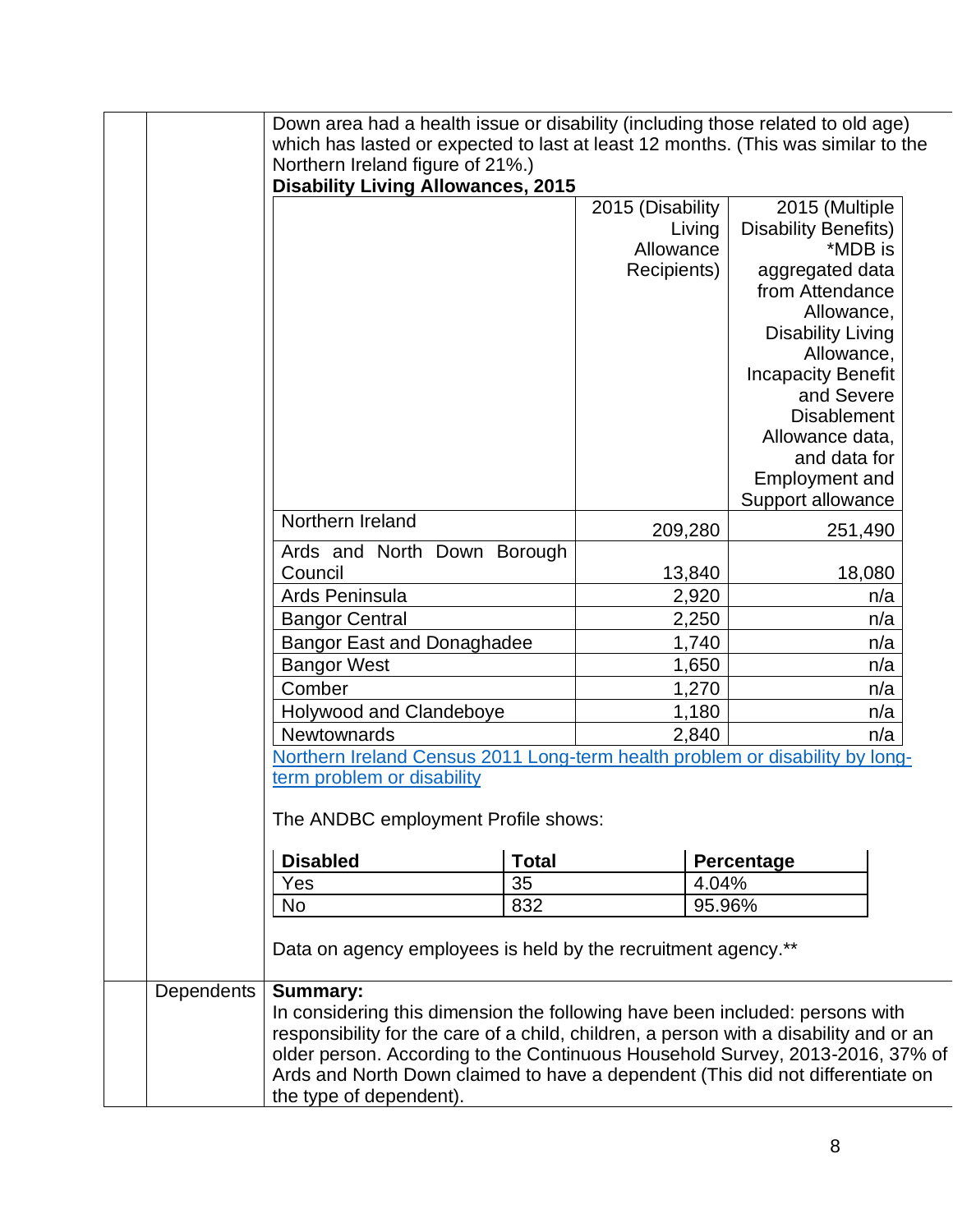| who would have buggies or prams).<br><b>Sources: Continuous Household Survey</b><br>The ANDBC employment Profile shows that: |              | dependent child under the age of 4 (This might give an indication on the numbers |  |
|------------------------------------------------------------------------------------------------------------------------------|--------------|----------------------------------------------------------------------------------|--|
| <b>Family Status</b>                                                                                                         | <b>Total</b> | Percentage                                                                       |  |
| Child or Children                                                                                                            | 270          | 31.14%                                                                           |  |
| <b>Dependant Elderly</b><br>Person                                                                                           | 19           | 2.19%                                                                            |  |
| Physical/ Mental/III<br>Health/Disability                                                                                    | 5            | 0.58%                                                                            |  |
| Other                                                                                                                        | 5            | 0.58%                                                                            |  |
| <b>None</b>                                                                                                                  | 203          | 23.41%                                                                           |  |
| Left Blank                                                                                                                   | 365          | 42.1%                                                                            |  |

| 11. |                          | Based on data previously provided what are the needs, experiences and priorities for each<br>of the following categories, in relation to this policy/decision? |
|-----|--------------------------|----------------------------------------------------------------------------------------------------------------------------------------------------------------|
|     | <b>Religious Belief</b>  | In relation to this policy that has been introduced to reduce                                                                                                  |
|     | <b>Political Opinion</b> | the spread of Covid $-19$ amongst those using the building an                                                                                                  |
|     | <b>Racial Group</b>      | individuals religious belief, political opinion, racial group, age,                                                                                            |
|     | Age                      | marital status, sexual orientation, gender or dependents                                                                                                       |
|     | <b>Marital Status</b>    | status will not be affected. However, if an individual has a                                                                                                   |
|     | Sexual orientation       | disability (whether declared or not) their needs must be taken                                                                                                 |
|     | Men & Women generally    | into consideration.                                                                                                                                            |
|     | <b>Disability</b>        |                                                                                                                                                                |
|     | <b>Dependents</b>        |                                                                                                                                                                |

# **Does this Policy require an Equality Impact Assessment?**

|                          | What is the likely impact on equality of opportunity for each of the Section 75 categories? |                          |
|--------------------------|---------------------------------------------------------------------------------------------|--------------------------|
|                          | Detail of Impact                                                                            | Level of Impact          |
|                          |                                                                                             | Minor/Major/None         |
| <b>Religious Belief</b>  |                                                                                             | None and potential to be |
| <b>Political Opinion</b> |                                                                                             | minor for those with a   |
| <b>Racial Group</b>      |                                                                                             | disability               |
| Age                      |                                                                                             |                          |
| <b>Marital Status</b>    |                                                                                             |                          |
| Sexual orientation       |                                                                                             |                          |
| Men & Women generally    |                                                                                             |                          |
| <b>Disability</b>        | Those with a disability may                                                                 |                          |
| Dependents               | require assistance in applying                                                              |                          |
|                          | hand sanitiser, having doors                                                                |                          |
|                          | opened for them or having the                                                               |                          |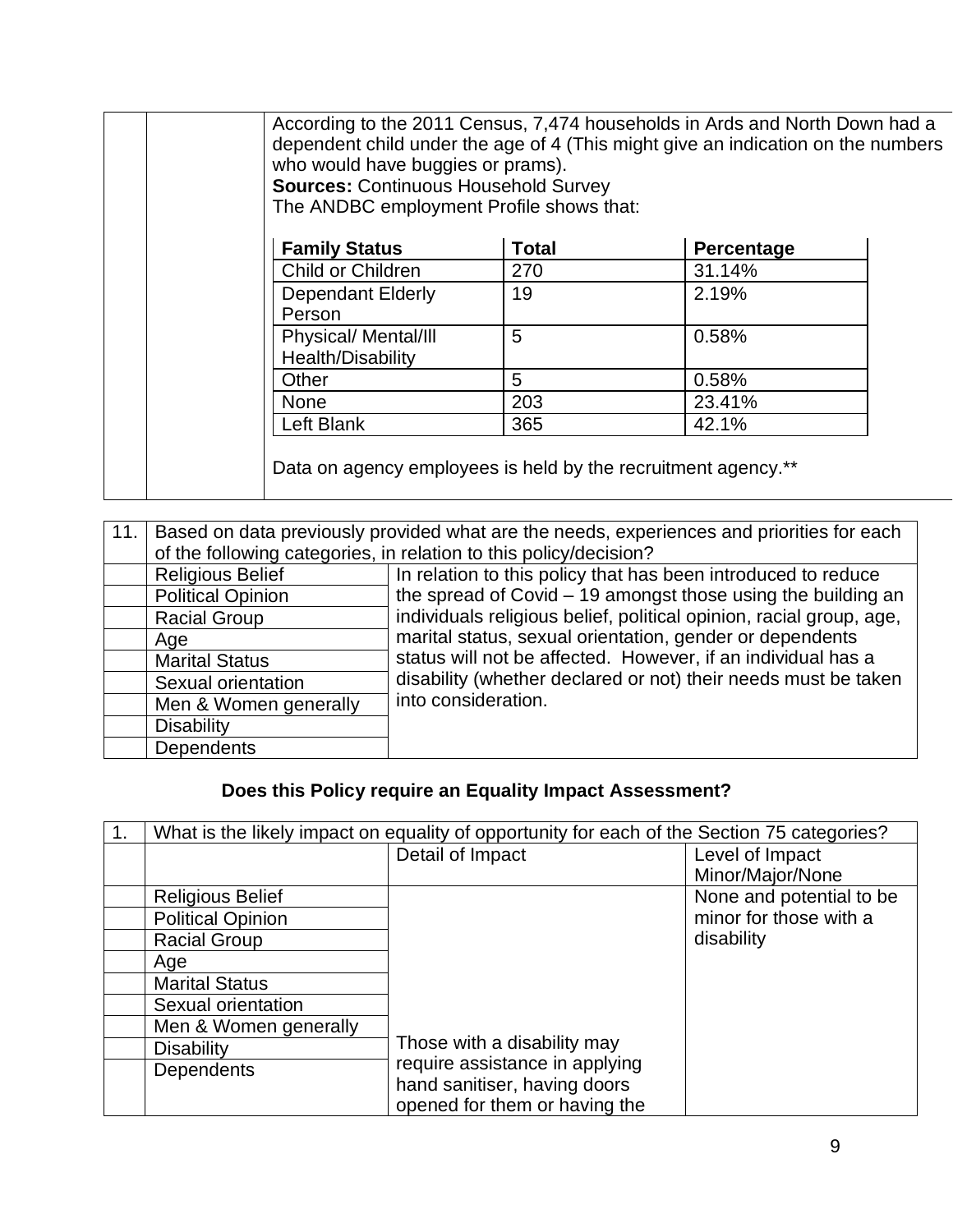|--|

2. Are there opportunities to better promote equality of opportunity for people within the Section 75 equality categories? If "Yes", provide details | If "No", provide details Religious Belief Yes – through signage being clear and writing supported by pictures, good customer service and an awareness of an individual's needs encouraging them to ask for advice/support as required. All employee communication encourages employees to talk to line managers about any concerns or queries. Political Opinion Racial Group Age Marital Status Sexual orientation Men & Women generally **Disability Dependents** 

3. To what extent is the Policy likely to impact on Good Relations between people of different religious belief, political opinion or racial group?

| , ongroad bonon pomnodi opimon or radial groap i    | Details of Impact                                                                                                | Level of Impact<br>Minor/Major/None                                                                          |
|-----------------------------------------------------|------------------------------------------------------------------------------------------------------------------|--------------------------------------------------------------------------------------------------------------|
| <b>Religious Belief</b><br><b>Political Opinion</b> |                                                                                                                  | None as good practice will be encouraged and when<br>translation is required this will be provided - however |
| <b>Racial Group</b>                                 | there is limited use of Council facilities by employees and<br>the public and signage will be in pictorial form. |                                                                                                              |

| 4. | Are there opportunities to better promote Good Relations between people of different<br>religious belief, political opinion or racial group? |                                                                                                                                                                                                |  |
|----|----------------------------------------------------------------------------------------------------------------------------------------------|------------------------------------------------------------------------------------------------------------------------------------------------------------------------------------------------|--|
|    |                                                                                                                                              | If "Yes" provide details<br>If "No" provide details<br>No a good customer services will be provided and the<br>practices are in line with best advice from central and<br>regional government. |  |
|    | <b>Religious Belief</b>                                                                                                                      |                                                                                                                                                                                                |  |
|    | Political Opinion                                                                                                                            |                                                                                                                                                                                                |  |
|    | <b>Racial Group</b>                                                                                                                          |                                                                                                                                                                                                |  |

#### Additional Considerations

| <b>Multiple Identity Considerations</b>                                                                                                                                                                                                                                                                                 | Details of Impact or potential impact<br>(Positive/Negative)                                                                                                                                                                                                  |
|-------------------------------------------------------------------------------------------------------------------------------------------------------------------------------------------------------------------------------------------------------------------------------------------------------------------------|---------------------------------------------------------------------------------------------------------------------------------------------------------------------------------------------------------------------------------------------------------------|
| Are there any potential impacts of the<br>policy decision on people with multiple<br>identities?<br>(e.g. disabled minority ethnic persons).<br>Where appropriate provide details of data<br>on the impact of the policy on people with<br>multiple identities.<br>Specify relevant Section 75 categories<br>concerned. | This policy will impact on all potential and<br>actual users and will therefore impact on a<br>breadth of multiple identities.<br>The policy is cognisant of the needs in<br>particular of those with a disability or whose<br>first language is not English. |

### **Disability Discrimination Order (NI) 2006**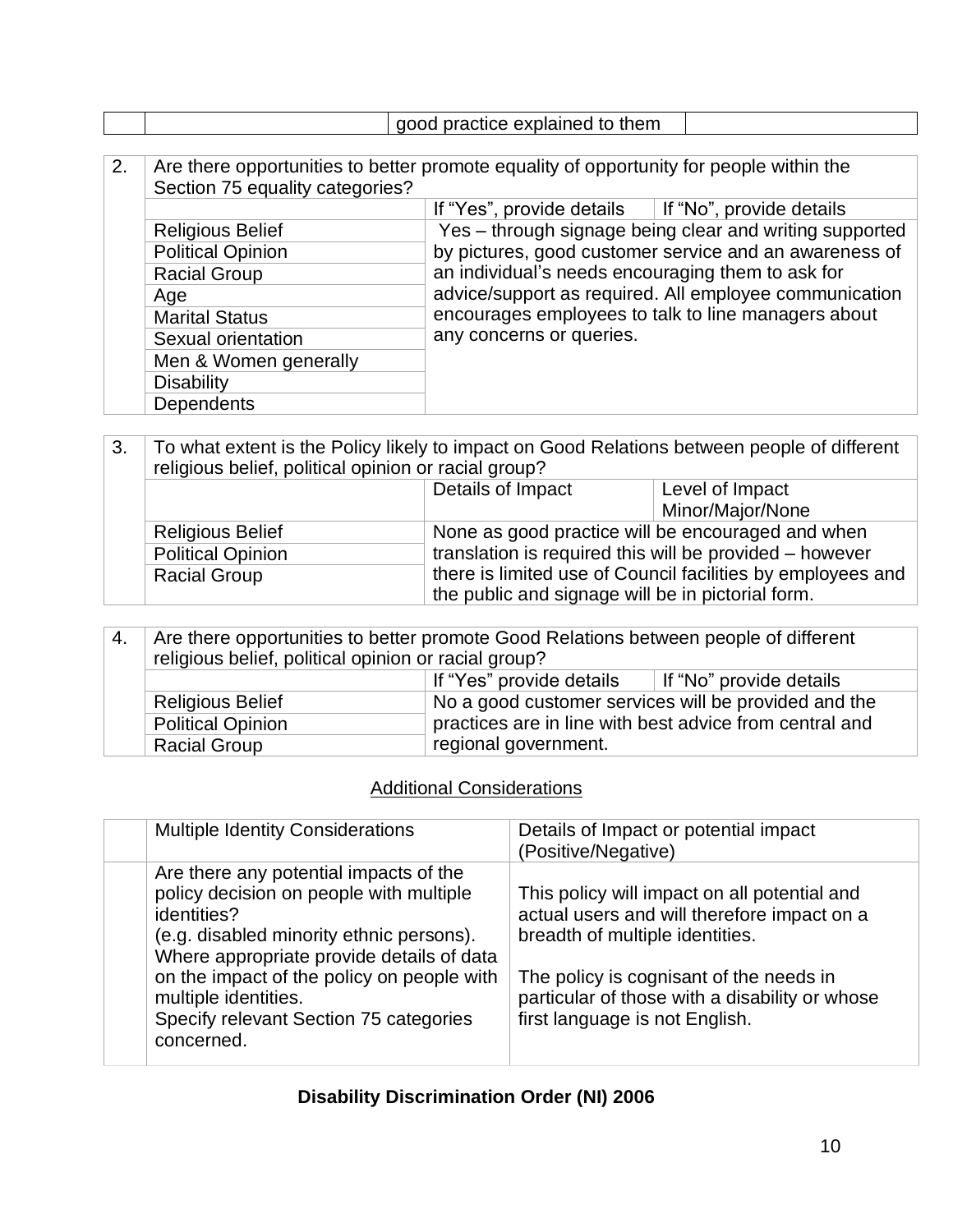| Does this proposed policy<br>provide an opportunity to:                                                                                | Yes / No | Explain your reasoning:                                                                                                                                                                                                                                                                                                    |
|----------------------------------------------------------------------------------------------------------------------------------------|----------|----------------------------------------------------------------------------------------------------------------------------------------------------------------------------------------------------------------------------------------------------------------------------------------------------------------------------|
| better promote positive<br>attitudes towards disabled<br>people<br>increase participation by<br>۰<br>disabled people in public<br>life | Yes      | The delivery of this policy will provide<br>pictorial advice to all whom it will impact<br>and will also be delivered in accordance<br>with Customer Services best practice<br>guidelines.<br>Information for all users has been made<br>available to all employees and signage<br>and advice is in accordance with advice |
|                                                                                                                                        |          | from central and regional government.                                                                                                                                                                                                                                                                                      |

#### Monitoring Arrangements

Section 75 places a requirement on the Council to have equality monitoring arrangements in place to assess the impact of policies and services, help identify barriers to fair participation and to better promote equality of opportunity.

| Outline what data you could collect in<br>the future to monitor the impact of this<br>policy / decision on equality, good<br>relations and disability duties | Comments and complaints in relation to the<br>implementation of this policy |
|--------------------------------------------------------------------------------------------------------------------------------------------------------------|-----------------------------------------------------------------------------|
|                                                                                                                                                              |                                                                             |

I can confirm that the proposed policy / decision have been screened for:-

| Equality of opportunity and good relations |
|--------------------------------------------|
| <b>Disabilities duties</b>                 |

On the basis of the answers to the screening questions, I recommend that this policy / decision is:-

| Screened Out – No EQIA necessary (no impacts)     |
|---------------------------------------------------|
| Screened Out - Mitigating Actions (minor impacts) |
|                                                   |
| Screened In - Necessary to conduct a full EQIA    |
|                                                   |
| Please detail actions to be taken:                |
|                                                   |

Screening assessment completed by:-

Name: Alison Curtis Title: Head of Administration Date: 12 August 2020 Signature: